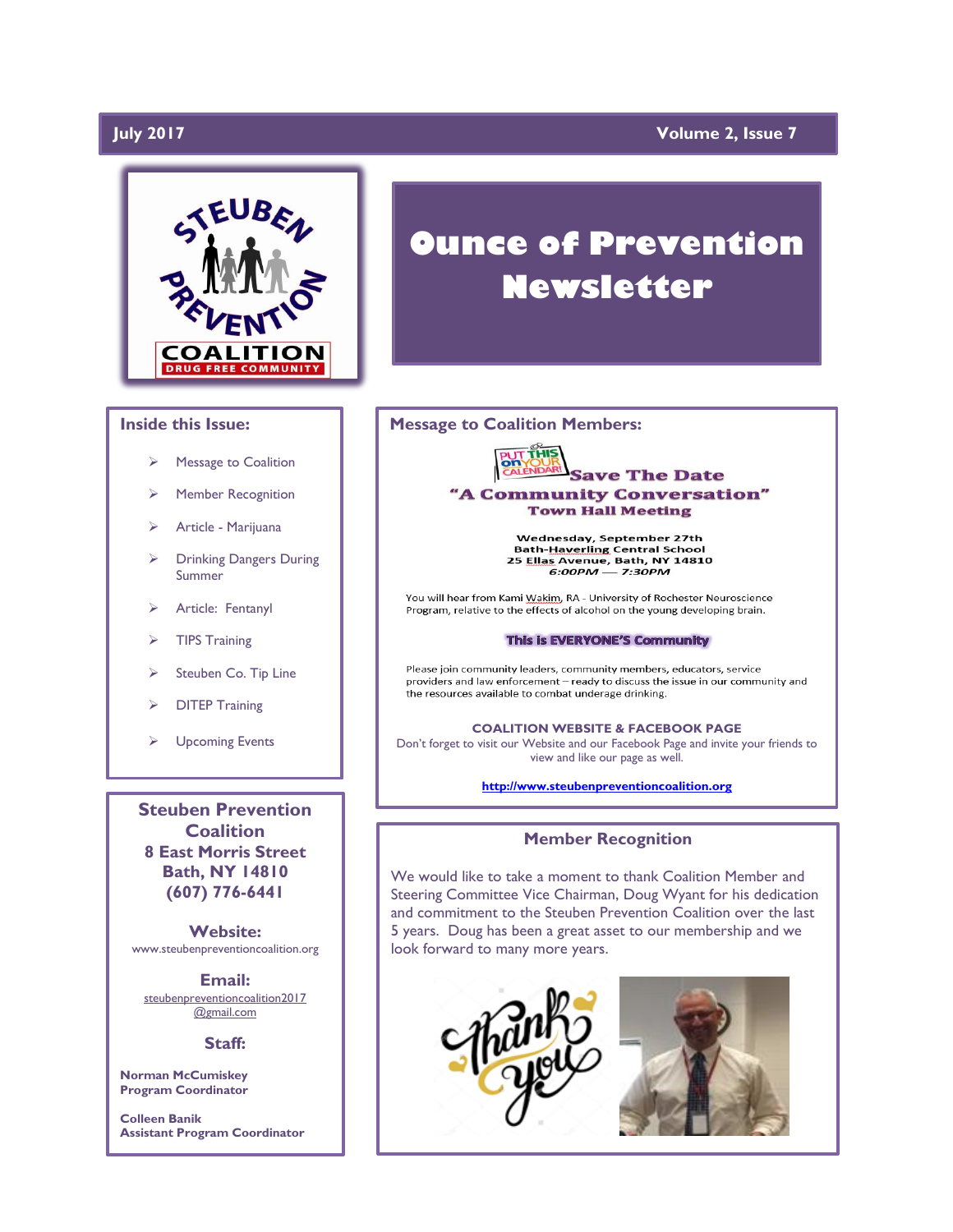# **July 2017 Page 2 Volume 2, Issue 7**

# **Article: Legal Marijuana Leads to More Car Crashes, Study Says**

*The Highway Loss Data Institute National Institute on Drug Abuse*

Marijuana is the illicit drug found most frequently in the blood of drivers who have been involved in car collisions.

An insurance research group, **The Highway Loss Data Institute**, recently released a study linking car crash claims to legalized recreational marijuana.

The study results state that collision claims in Colorado, Washington, and Oregon increased by almost three percent in the years since legal recreational marijuana sales began.

In 2017, marijuana is legalized for recreational use in Washington, Oregon, California, Nevada, Colorado, Maine, Massachusetts and Alaska. According to the **National Institute on Drug Abuse**, the short-term effects of marijuana use include:

• Altered senses (for example, seeing brighter colors)

- Altered sense of time
- Changes in mood
- Impaired body movement
- Difficulty with thinking and problem-
- solving
- Impaired memory

The study examined vehicle collision claims from January 2012 to October 2016. The insurance industry has been keeping an eye on claims after auto accidents began to increase in 2013 after a steady decline in previous years. Several possible factors contribute to the increase, including distracted driving due to cell phone use, road construction, and the legalization of marijuana.

The study is the first to isolate marijuana use and car collisions. "We believe that the data is saying that crash risk has increased in these states and those crash risks are associated with the legalization of marijuana," said Matt Moore, senior vice president with the Highway Loss Data Institute.

25% of all drug-related fatal car accidents in the involve marijuana Did You Know?

# **Drinking Dangers During the Summer**

Summer is a time when many of us want to celebrate. Winter is over with. With more daylight hours of bright sun, the beach beckons. There are graduation parties, Fourth of July barbecues, and any-reason-at-all parties to attend. It's a great time to get together with friends, enjoy the long days and have a good time. Unfortunately, a lot of these celebrations involve alcohol and all the dangers associated with it. Stay safe this summer and consider partying alcohol-free. If you are going to indulge, do so responsibly and safely.

### **Alcohol and The Heat**

Many of the best summer parties are outdoor barbecues and picnics. Being outside while temperatures are high and the sun is shining can be a health hazard even without alcohol. Without proper precautions you may suffer from heat stroke, sunburn or dehydration. Alcohol can worsen these conditions and speed their onset.

### **Alcohol and The Water**

What would a summer party be without a pool, lake or ocean-side beach? If you're drinking near or on the water, the risk of harm is great. In fact, one out of every two [deaths](http://pubs.niaaa.nih.gov/publications/SummerSafety/SummerSafety.htm) that occurs during water recreation is related to alcohol. While many people take drinking and driving very seriously, not everyone considers drinking and boating to be an issue. An intoxicated boat operator can cause terrible damage from accidents. Passengers drinking on boats may lose balance and fall overboard. There are also the same hazards that involve drinking and being exposed to heat and the sun. On a boat it may not be possible to get drinkable water to stay hydrated, or to find relief from heat and sun. If you'll be out on a boat, it's best to refrain from drinking at all. If there will be drinking, bring along plenty of water, sunscreen and light clothing. Never let the operator of a boat drink.

### **Parties and Binge Drinking**

Most people have lots of parties to attend over the summer, which gives ample opportunities to drink too much. When you're having fun at a party it can be easy to forget how much you have had. Women should not have more than four drinks at once, or men more than five. Drinking more is considered **[binge drinking](http://www.cdc.gov/features/summertimesafety/)** and is particularly dangerous. Binging can lead to car accidents, assaults and fights, unplanned pregnancies, increased blood pressure, heart disease and other serious problems. Binge drinking can turn a fun party into a nightmare. Always keep track of what you are drinking at parties and set a limit. Drink one non-alcoholic beverage in between every alcoholic drink to keep yourself from getting out of control. It also helps to have a friend or partner monitor your intake and warn you if you are close to drinking too much.

### **Have a Safe Summer**

Summer is a season full of sun and fun, and plenty of parties. Make the most of your summer vacation without an alcohol-related tragedy. Be careful, be aware of how much you and others drink and stay hydrated so that you can expect to enjoy your summer safely.

*An Elements Behavioral Health Guide to Drug Rehab* [www.drugrehab.us](http://www.drugrehab.us/)

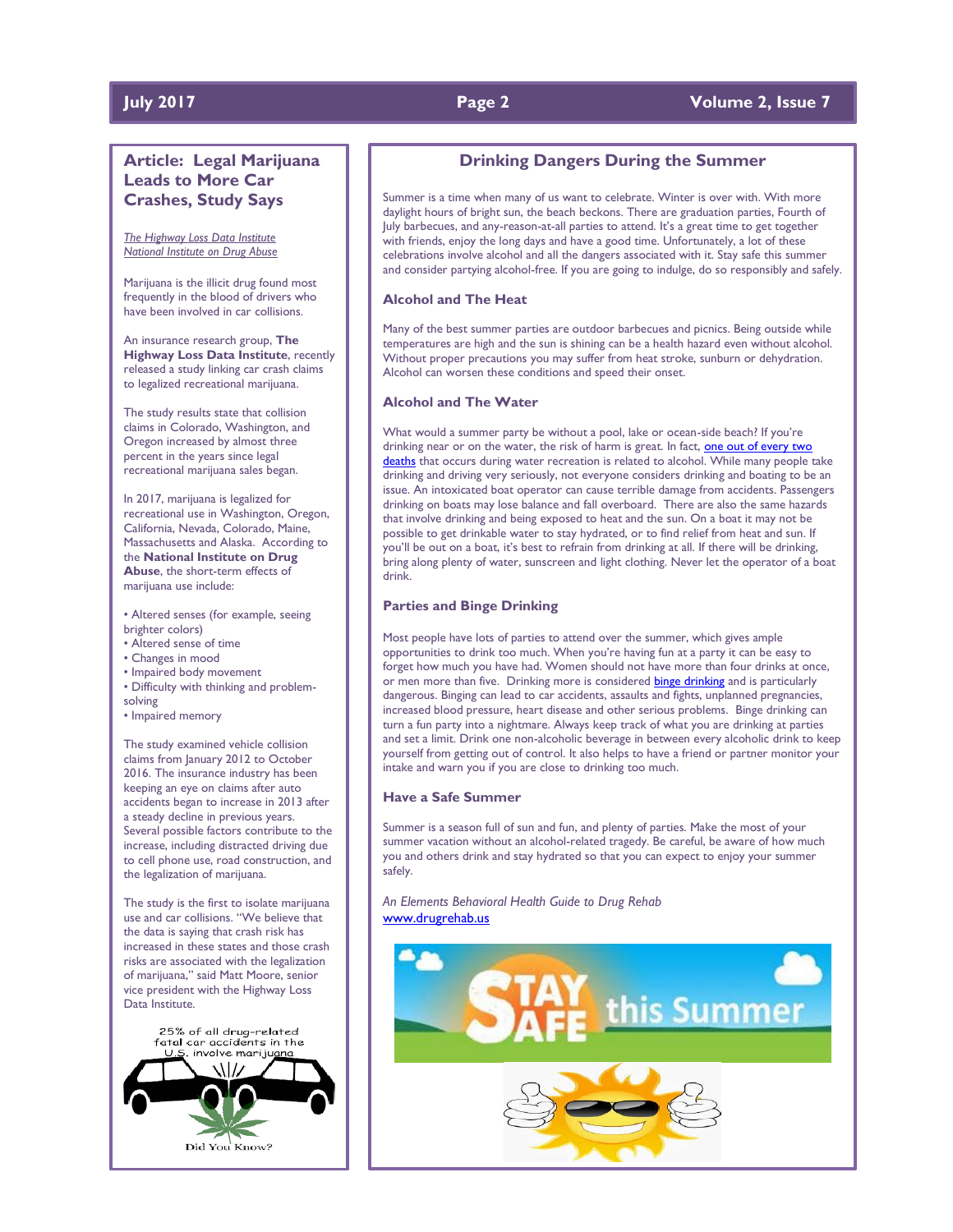# **July 2017 Page 3 Volume 2, Issue 7**

**Article: Two Fentanyl Strains May be Immune to Naloxone: Georgia Officials Say**

*Partnership for Drug-Free Kids June 29, 2017*

Law enforcement officials in Georgia have identified two new strains of the highly potent opioid fentanyl that may be immune to the opioid overdose antidote naloxone, [The Atlanta](http://www.ajc.com/news/crime--law/gbi-narcan-may-match-for-two-new-fentanyl-strains/gnbmb4oAGBpzgatmxiVdTP/)  [Journal-Constitution](http://www.ajc.com/news/crime--law/gbi-narcan-may-match-for-two-new-fentanyl-strains/gnbmb4oAGBpzgatmxiVdTP/) reports.

The strains, called acrylfentanyl and tetrahydrofuran fentanyl, were identified by the Georgia Bureau of Investigation (GBI) in March. "It is unknown how the human body will react to both drugs since they are not intended for human or veterinary use," GBI said in a [news release](https://gbi.georgia.gov/press-releases/2017-06-27/gbi-crime-lab-identifies-two-new-fentanyl-analogues). "They both can be absorbed through the skin and are considered highly dangerous." Acrylfentanyl was banned in Georgia in April.

**Overdose Deaths From Fentanyl are on the Rise: What You Should Know**

The [Centers for Disease Control](https://www.cdc.gov/mmwr/volumes/65/wr/mm655051e1.htm?s_cid=mm655051e1_w)  [and Prevention](https://www.cdc.gov/mmwr/volumes/65/wr/mm655051e1.htm?s_cid=mm655051e1_w) (CDC) stated that 33,091 people died from opioid overdoses in 2015, which accounts for 63 percent of all drug overdose deaths in the same year. A recent report from the CDC found that drug deaths from [fentanyl](http://medicineabuseproject.org/medicine/fentanyl) and other synthetic opioids, other than methadone, rose 72 percent in just one year, from 2014 to 2015.



# **Training for Intervention Procedures (TIPS)**

On June 27, 2017, the Steuben Prevention Coalition held a certified TIPS Training event for Railhead Brewing Company and Brute Wine Bar. Upcoming trainings to be held in the Corning area for several groups associated with Finger Lakes Tourism industry.

TIPS is a skills-based training program designed to prevent intoxication, underage drinking and drunk driving. By building on individuals' fundamental "people skills" TIPS provides the knowledge and confidence they need to recognize potential alcohol-related problems and how to effectively intervene to prevent alcohol-related tragedies.

When you serve or sell alcohol, you know the risks:

- o Risk lawsuits if you overserve
- o Risk lives if you serve a drunk driver
- o Risk your livelihood if you sell to a minor

Using TIPS brings immediate payback through lowered risk and a safer, more effective work environment. With TIPS you gain valuable competitive advantages such as:

- o Lower insurance premiums
- o Reduced exposure to alcohol liability lawsuits
- o Decreased penalties for alcohol violations
- o Safer communities
- o Improve customer service

The focus of TIPS Training is responsible consumption, whether at a bar, restaurant, ballpark concession, hotel or university. Participants leave TIPS training prepared to:

- o Recognize signs of intoxication
	- o Spot underage drinkers and prevent sales to minors
	- o Intervene quickly and assuredly in potential problem situations
	- o Understand the difference between people enjoying themselves and those getting into trouble with alcohol
	- o Handle alcohol-related situations with greater confidence
	- o Use proven strategies to prevent alcohol-related problems

Steuben Prevention Coalition has a certified TIPS Trainer on staff and training courses are held annually.



# **Steuben County Underage Party & Drug Information Tip Line**

Anyone with information relating to underage drinking such as parties, underage sales, etc. or information relating to illegal drugs, such as sales, dealers or other suspicious activities are encouraged to use the tip line.

**The Tip Line will be monitored seven days a week, 24 hours a day. All call are anonymous.**

**Do your part to help make our communities safe for everyone.**